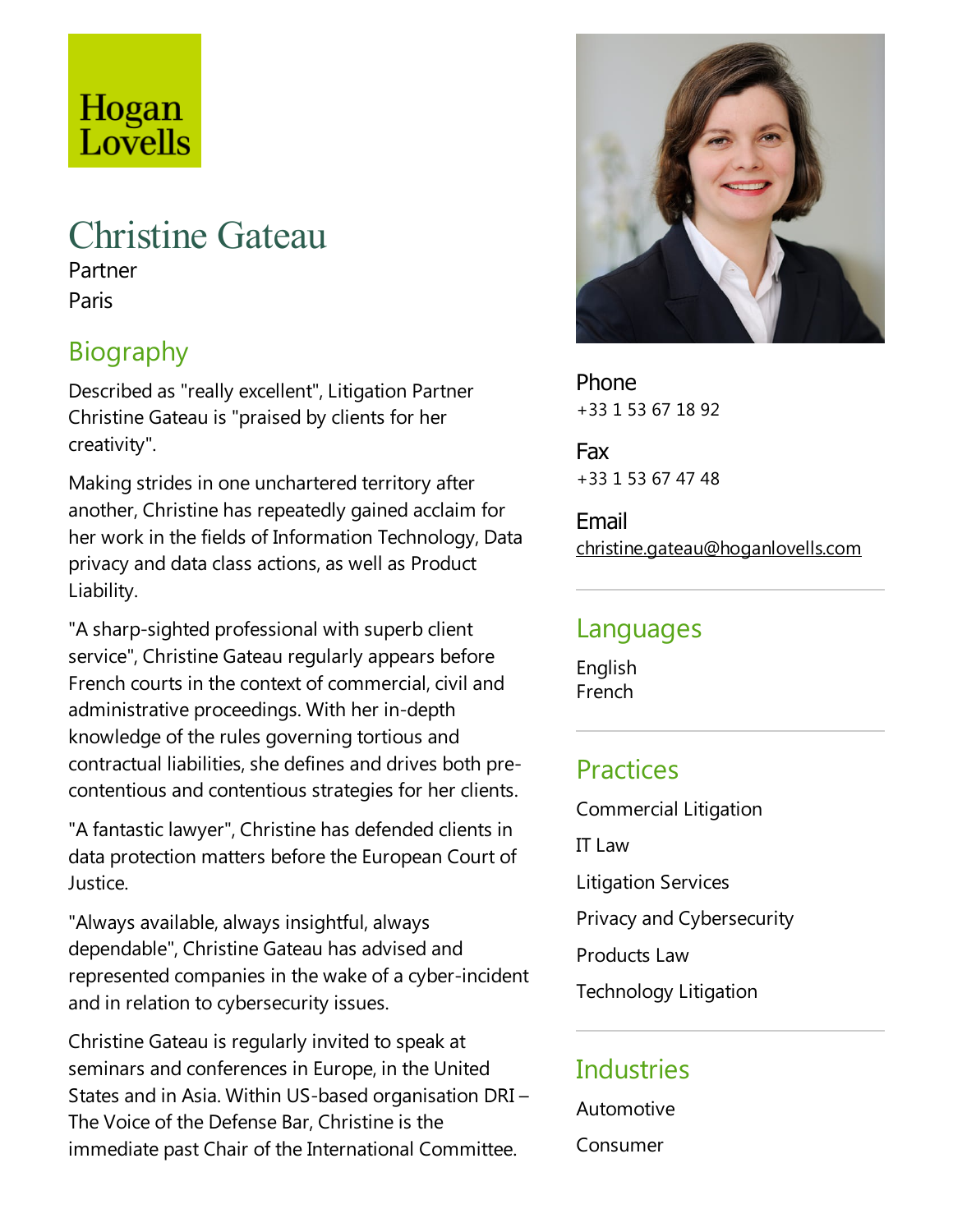#### Representative experience

We successfully assisted a major Internet player in proceedings before the CNIL, the French Administrative Supreme Court and the ECJ as to territorial and material scope of "right to be forgotten"

We assist a major e-commerce platform with the compliance with French regulations on cookies and advertising online.

We assist clients on a regular basis in relation to tortious, contractual and product liability claims.

We assist clients launching connected and innovative products (virtual reality objects, various connected objects for the home).

We assist clients targeted by hacking actions against their systems.

#### Awards and rankings

- Recognized in Litigation, France, Best Lawyers, 2021
- Global Leader in Product Liability Defence,  $Who's$ Who Legal, 2020
- Thought Leader for France, Who's Who Legal, 2020
- **Product Liability Defence, Who's Who Legal: France,** 2020
- Dispute Resolution: Commercial Litigation, Legal 500 EMEA, 2019-2020
- Recognized in Dispute Resolution, Chambers Global and Europe, 2020/2018
- If and Internet (France), Recommended, Legal 500 EMEA, 2019-2020
- $\blacksquare$  Data Privacy and Data Protection, France, Recommended, Legal 500 EMEA, 2020

Diversified Industrials Energy and Natural Resources Technology and Telecoms Sports, Media and Entertainment

#### Areas of focus

Alternative Dispute Resolution

Appellate and Supreme Court Litigation

Class Actions and Group Litigation

Consumer Product Safety Regulation

Product Compliance

IERP Dispute Resolution

**Product Litigation** 

Data Privacy and Cybersecurity **Litigation** 

### Education and admissions

### Education

Post-graduate Degree in Business Law and Economics, University of Paris I Panthéon-Sorbonne, 2003

Masters in Public Law, University of Paris I Panthéon-Sorbonne, 2001

Sciences Po, Sciences Po, 2001

Masters in Business Law, University of Paris II Panthéon-Assas, 2000

#### **Memberships**

DRI–The Voice of the Defense Bar (Immediate Past Chair of the International Committee)